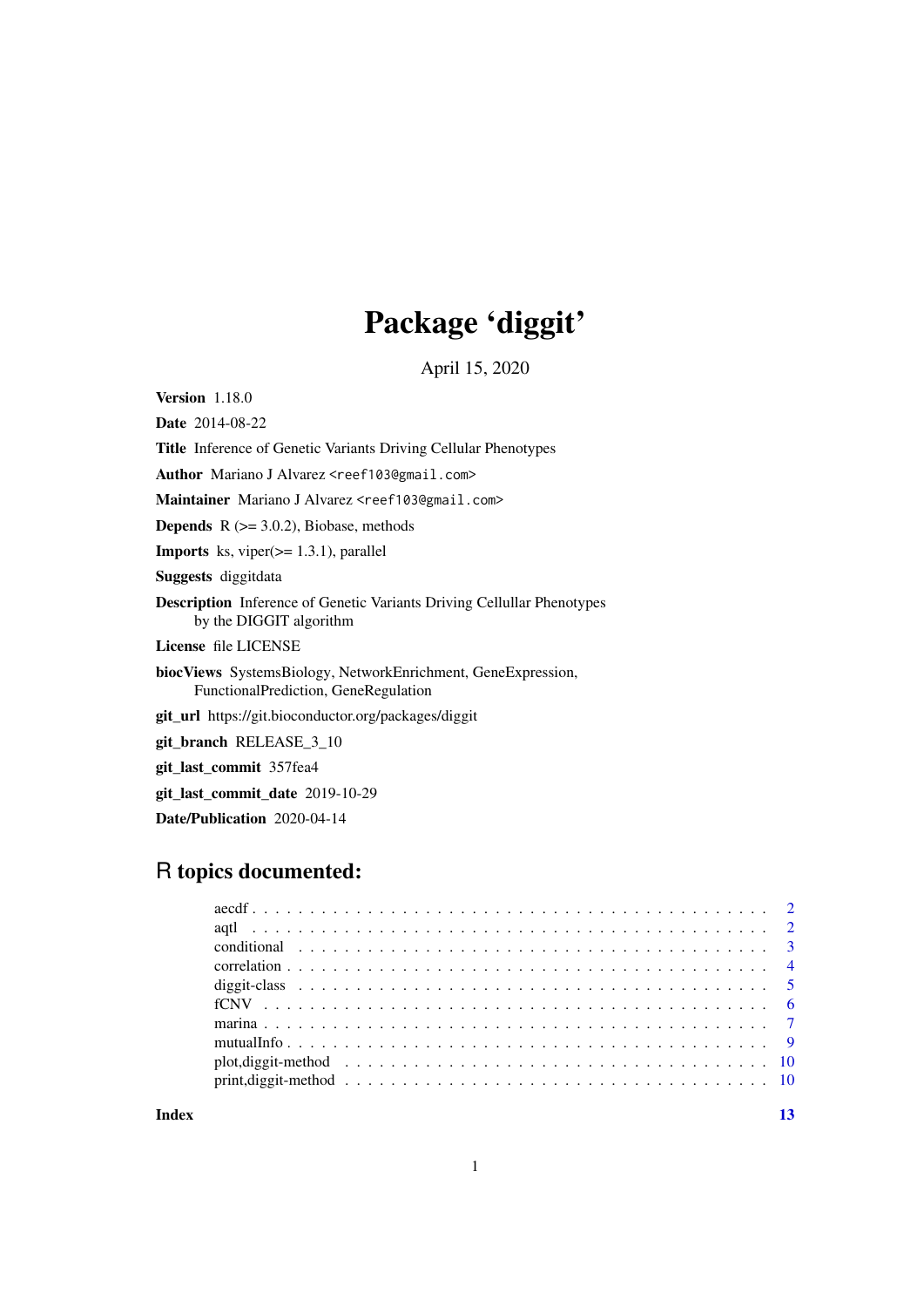<span id="page-1-0"></span>

## Description

This function generates an empirical null model that computes a normalized statistics and p-value

## Usage

```
aecdf(dnull, symmetric = FALSE)
```
#### Arguments

| dnu11     | Numerical vector representing the null model                                 |
|-----------|------------------------------------------------------------------------------|
| symmetric | Logical, whether the distribution should be treated as symmetric around zero |
|           | and only one tail should be approximated                                     |

## Value

function with two parameters, x and alternative

| <br>٠ |  |  |
|-------|--|--|
|-------|--|--|

*Inference of aQTL* 

## Description

This function infers aQTLs from F-CNVs and VIPER activity

## Usage

```
aqtl(x, \ldots)## S4 method for signature 'diggit'
aqtl(x, mr = 0.01, mr.addjust = c("none", "fdr","bonferroni"), fcnv = 0.01, fcnv.adjust = c("none", "fdr", "bonferroni"),method = c("spearman", "mi", "pearson", "kendall"), mindy = FALSE,
 cores = 1, verbose = TRUE)
```

| x         | Object of class diggit                                                                                                                                                           |
|-----------|----------------------------------------------------------------------------------------------------------------------------------------------------------------------------------|
| $\ddots$  | Additional parameters to pass to the function                                                                                                                                    |
| mr        | Either a numerical value between 0 and 1 indicating the p-value threshold for<br>the Master Regulator (MR) selection, or a vector of character strings listing the<br><b>MRs</b> |
| mr.adjust | Character string indicating the multiple hypothesis test correction for the MRs                                                                                                  |
| fcny      | Either a numerical value between 0 and 1 indicating the p-value threshold for<br>the F-CNV, or a vector of character strings listing the F-CNVs                                  |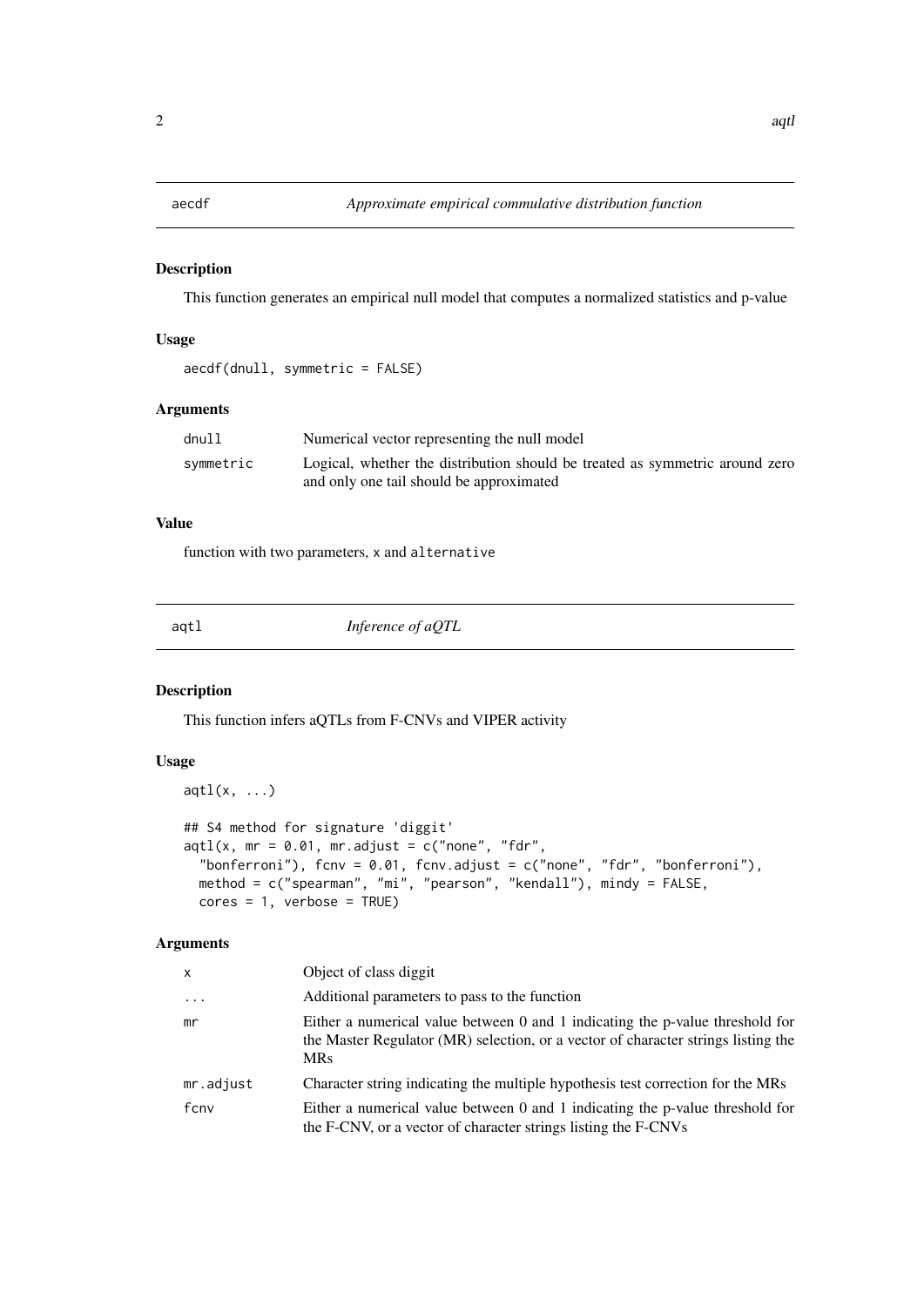#### <span id="page-2-0"></span>conditional 3

| fcnv.adjust | Character string indicating the multiple hypothesis test correction for the F-<br><b>CNVs</b>                                |
|-------------|------------------------------------------------------------------------------------------------------------------------------|
| method      | Character string indicating the method for computing the association between<br>F-CNV and regulator activity (aQTL analysis) |
| mindy       | Logical, whether only post-translational modulators of each evaluated TF should<br>be considered as putative genetic driver  |
| cores       | Integer indicating the number of cores to use (1 for Windows-based systems)                                                  |
| verbose     | Logical, whether progress should be reported                                                                                 |

## Value

Updated diggit object with viper and aqtl slots

## Examples

```
data(gbm.expression, package="diggitdata")
data(gbm.cnv, package="diggitdata")
data(gbm.aracne, package="diggitdata")
dobj <- diggitClass(expset=gbmExprs, cnv=gbmCNV, regulon=gbmTFregulon)
dobj <- fCNV(dobj)
dobj <- aqtl(dobj, mr=c("CEBPD", "STAT3"), fcnv.adjust="fdr")
dobj
diggitAqtl(dobj)[, 1:4]
```
conditional *Conditional analysis of CNVs*

## Description

This function performs the conditional analysis of fCNVs

## Usage

```
conditional(x, ...)
## S4 method for signature 'diggit'
conditional(x, phone = "cond", group1, group2 = NULL,env = 0.2, mr = 0.01, mr.adjust = c("none", "fdr", "bonferroni"),modul = 0.01, modul.adjust = c("none", "fdr", "bonferroni"),fet.pval = 0.05, cores = 1, verbose = TRUE)
```

| x        | Object of class diggit                                                    |
|----------|---------------------------------------------------------------------------|
| $\cdots$ | Additional parameters to pass to the function                             |
| pheno    | Character string indicating the feature for sample groups                 |
| group1   | Character string indicating the treatment group                           |
| group2   | Optional character string indicating the reference group                  |
| cnv      | Single number or vector of two numbers indicating the thresholds for CNVs |
|          |                                                                           |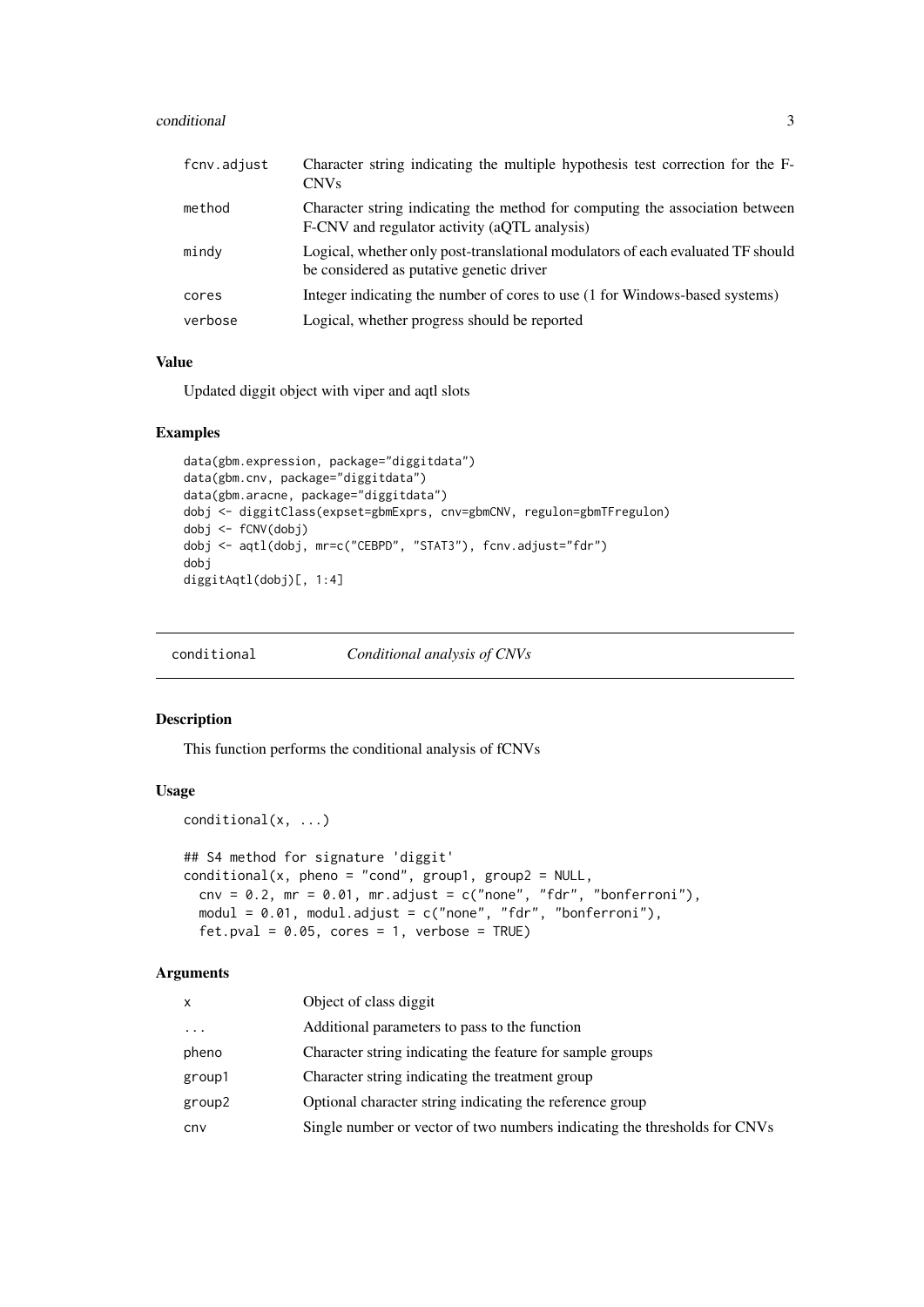<span id="page-3-0"></span>

| mr           | Either vector of character strings indicating the MR genes, or number indicating<br>the corrected p-value threshold for selecting the MRs |
|--------------|-------------------------------------------------------------------------------------------------------------------------------------------|
| mr.adjust    | Character string indicating the multiple-hypothesis correction to apply to the<br>MR p-values                                             |
| modul        | Number indicating the p-value threshold for a modulator to be considered asso-<br>ciated with the MR activity                             |
| modul.adjust | Character string indicating the multiple-hypothesis correction to apply to the<br>aOTL results                                            |
| fet.pval     | Number indicating the FET p-value threshold for the association between CNVs<br>and sample groups                                         |
| cores        | Integer indicating the number of cores to use (1 for Windows-based systems)                                                               |
| verbose      | Logical, whether progress should be reported                                                                                              |
|              |                                                                                                                                           |

## Value

Object of class diggit with conditional analysis results

## Examples

```
data(gbm.expression, package="diggitdata")
data(gbm.cnv, package="diggitdata")
data(gbm.aracne, package="diggitdata")
dobj <- diggitClass(expset=gbmExprs, cnv=gbmCNV, regulon=gbmTFregulon)
dobj <- fCNV(dobj)
dobj <- aqtl(dobj, mr=c("CEBPD", "STAT3"), fcnv.adjust="fdr", verbose=FALSE)
dobj <- conditional(dobj, pheno="subtype", group1="MES", group2="PN", mr="STAT3", verbose=FALSE)
dobj
```
correlation *Correlation test*

## Description

This function computes the correlation between x and y given both are numeric vectors, between the columns of x if it is a numeric matrix, or between the columns of x and y if both are numeric matrixes

### Usage

```
correlation(x, y = NULL, method = c("pearson", "spearman", "kendall"),pairwise = FALSE)
```

|          | Numeric vector or matrix                                                                                                    |
|----------|-----------------------------------------------------------------------------------------------------------------------------|
| v        | Optional numeric vector or matrix                                                                                           |
| method   | Character string indicating the correlation method                                                                          |
| pairwise | Logical, wether columns of x and y should be compared in a pairwise manner.<br>x and y must have the same number of columns |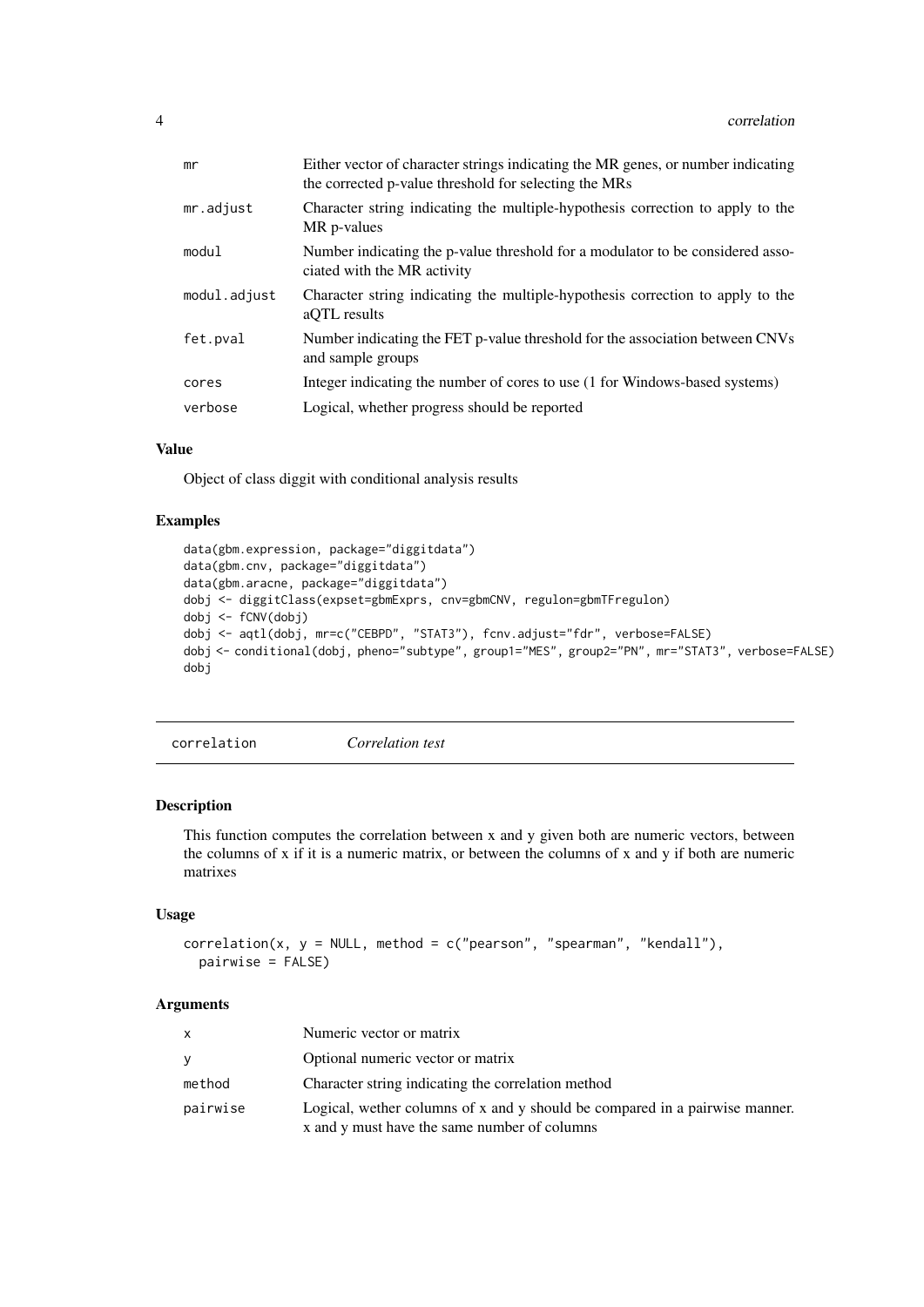## <span id="page-4-0"></span>diggit-class 5

## Details

This function computes correlation and associated p-values

## Value

Numeric value, vector or matrix of results

## Examples

```
x \le - seq(0, 10, length=50)
y <- x+rnorm(length(x), sd=2)
correlation(x, y)
```
diggit-class *The diggit class*

## Description

This class stores parameters and results of the diggit algorithm

This function generates diggit class objects

## Usage

```
diggitClass(expset = NULL, cnv = NULL, regulon = NULL, mindy = NULL,
 fenv = NULL, mr = NULL, viper = NULL, aqtl = NULL,
 conditional = NULL)
```
## Arguments

| expset      | ExpressionSet object or numeric matrix of expression data, with features in rows<br>and samples in columns |
|-------------|------------------------------------------------------------------------------------------------------------|
| cny         | Numeric matrix of CNV data                                                                                 |
| regulon     | Regulon class object containing the transcriptional interactome                                            |
| mindy       | Regulon class object containing the post-translational interactome                                         |
| fcnv        | Vector of F-CNV p-values                                                                                   |
| mr          | Vector of master regulator Z-score (NES)                                                                   |
| viper       | Numeric matrix of VIPER results                                                                            |
| agtl        | Numeric matrix of aQTL p-values                                                                            |
| conditional | List containing the conditional analysis results                                                           |

## Details

see [diggit-methods](#page-9-1) for related methods

## Value

Object of class diggit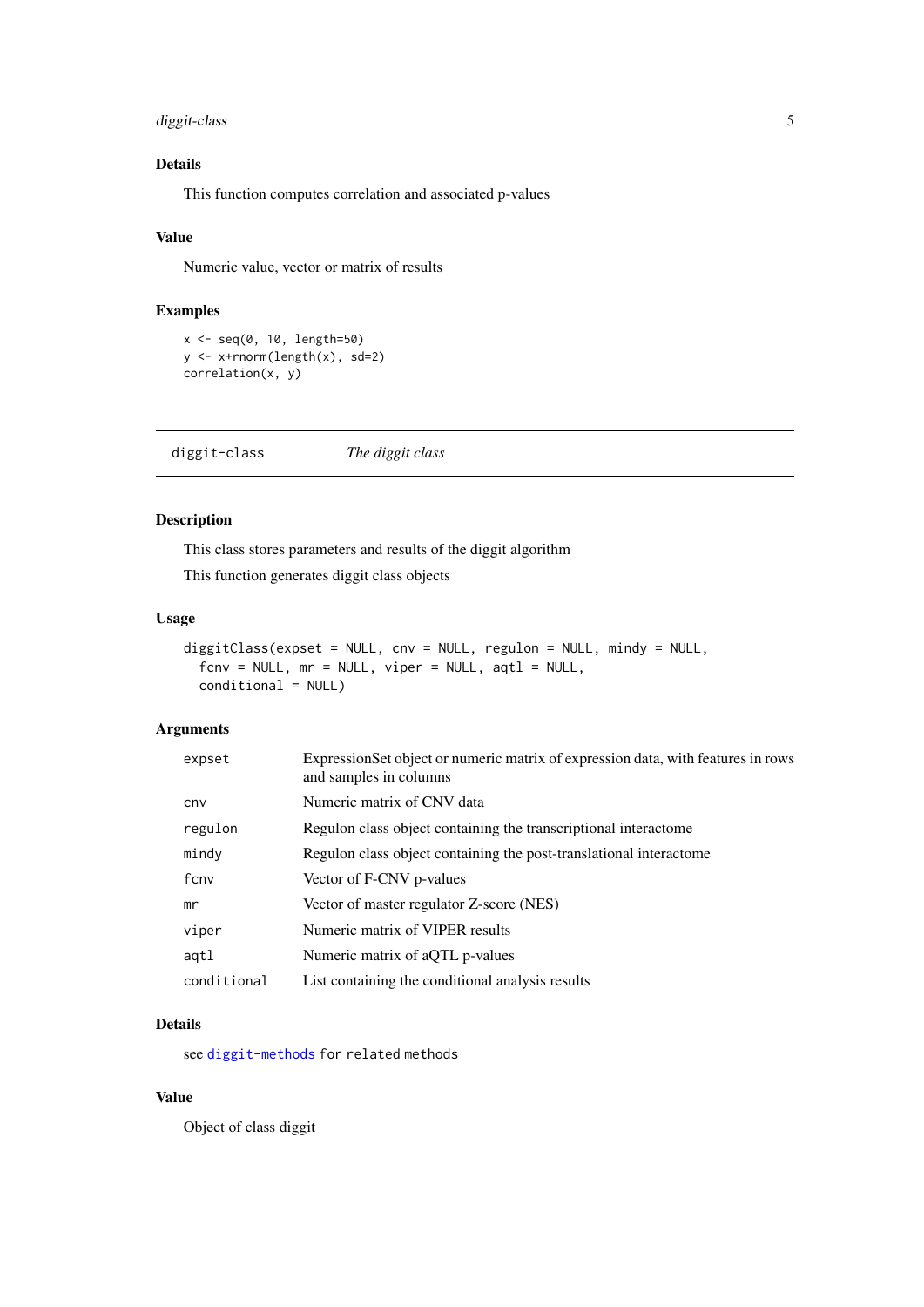## <span id="page-5-0"></span>Slots

expset: ExpressionSet object containing the gene expression data

cnv: Matrrix containing the CNV data

regulon: Regulon object containing the transcriptional interactome

mindy: Regulon object containing the post-translational interactome

fcnv: Numeric vector containing the p-values for functional CNVs

mr: Numeric vector of normalized enrichment scores for the MARINa analysis

viper: Numeric matrix of normalized enrichment scores for the VIPER analysis

aqtl: Numeric matrix of association p-values for the aQTL analysis

conditional: List containing the conditional analysis results

#### Examples

```
data(gbm.expression, package="diggitdata")
data(gbm.aracne, package="diggitdata")
dobj <- diggitClass(expset=gbmExprs, regulon=gbmTFregulon)
print(dobj)
```
fCNV *Inference of functional CNVs*

#### Description

This function infers functional CNVs by computing their association with gene expression

## Usage

```
fCNV(x, \ldots)## S4 method for signature 'diggit'
fCNV(x, expest = NULL, env = NULL,method = c("spearman", "mi", "pearson", "kendall"), cores = 1,
  verbose = TRUE)
## S4 method for signature 'ExpressionSet'
fCNV(x, \text{env}, \text{method} = c("spearman", "mi", "pearson","kendall"), cores = 1, verbose = TRUE)
## S4 method for signature 'matrix'
fCNV(x, \text{env}, \text{method} = c("spearman", "mi", "pearson","kendall"), cores = 1, verbose = TRUE)
## S4 method for signature 'data.frame'
fCNV(x, \text{env}, \text{method} = c("spearman", "mi", "pearson","kendall"), cores = 1, verbose = TRUE)
```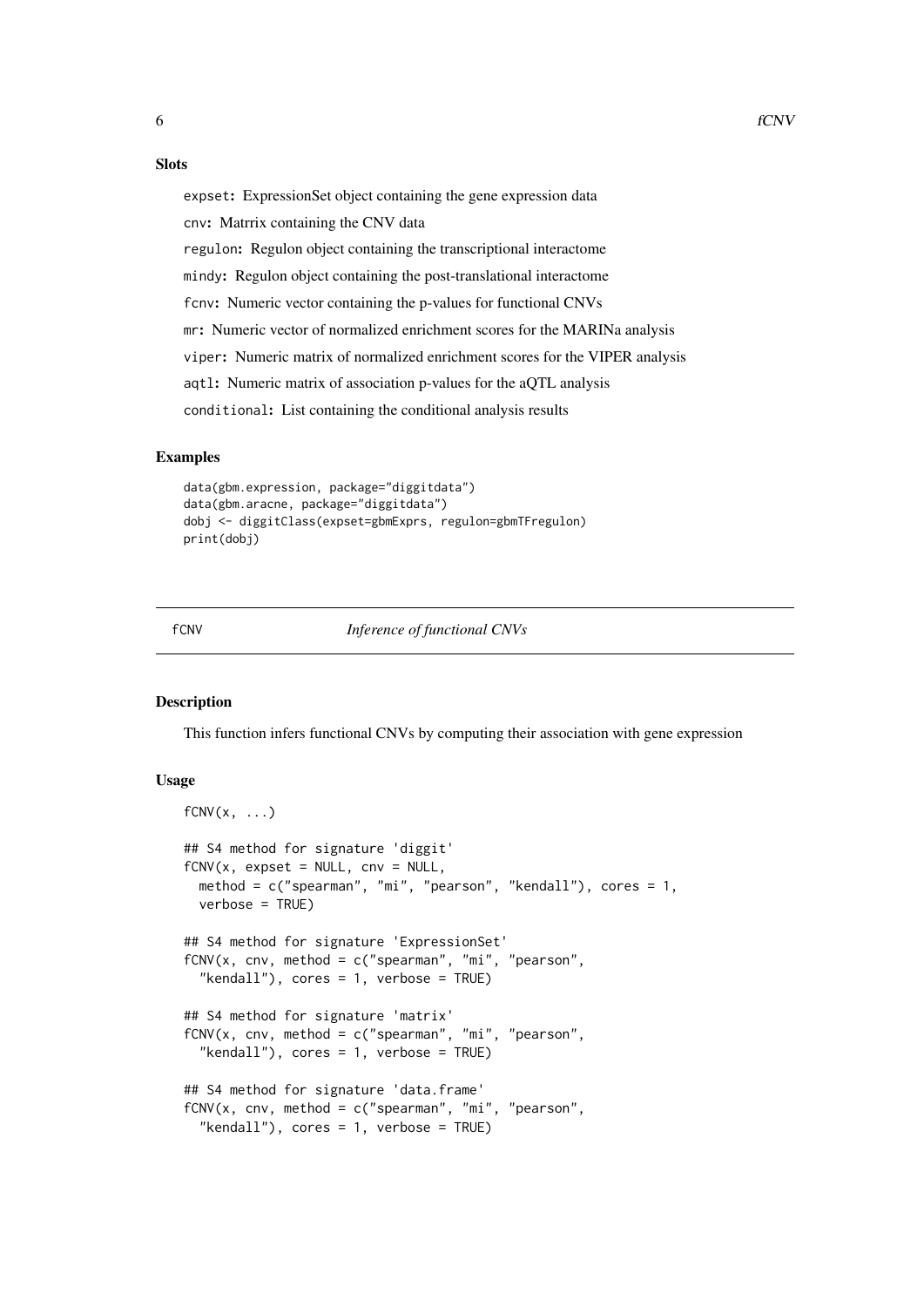#### <span id="page-6-0"></span>marina to the contract of the contract of the contract of the contract of the contract of the contract of the contract of the contract of the contract of the contract of the contract of the contract of the contract of the

#### Arguments

| $\mathsf{x}$ | Object of class diggit, expressionSet object or numeric matrix of expression<br>data, with features in rows and samples in columns |
|--------------|------------------------------------------------------------------------------------------------------------------------------------|
| $\ddotsc$    | Additional arguments                                                                                                               |
| expset       | Optional numeric matrix of expression data                                                                                         |
| cny          | Optional numeric matrix of CNVs                                                                                                    |
| method       | Character string indicating the method for computing the association between<br>CNVs and expression                                |
| cores        | Integer indicating the number of cores to use (1 for Windows-based systems)                                                        |
| verbose      | Logical, whether to report analysis progress                                                                                       |

## Value

Objet of class diggit with updated fCNV slot

#### Examples

```
data(gbm.expression, package="diggitdata")
data(gbm.cnv, package="diggitdata")
genes <- intersect(rownames(gbmExprs), rownames(gbmCNV))[1:100]
gbmCNV <- gbmCNV[match(genes, rownames(gbmCNV)), ]
dgo <- diggitClass(expset=gbmExprs, cnv=gbmCNV)
dgo <- fCNV(dgo)
dgo
diggitFcnv(dgo)[1:5]
dgo <- fCNV(gbmExprs, gbmCNV)
print(dgo)
diggitFcnv(dgo)[1:5]
dgo <- fCNV(exprs(gbmExprs), gbmCNV)
dgo
diggitFcnv(dgo)[1:5]
dgo <- fCNV(as.data.frame(exprs(gbmExprs)), gbmCNV)
dgo
diggitFcnv(dgo)[1:5]
```
marina *Inference of Master Regulators*

## Description

This function infers the master regulators for the transition between two phenotypes

#### Usage

```
marina(x, \ldots)## S4 method for signature 'matrix'
marina(x, y = NULL, mu = 0, regulon, per = 1000,
  cores = 1, verbose = TRUE)
```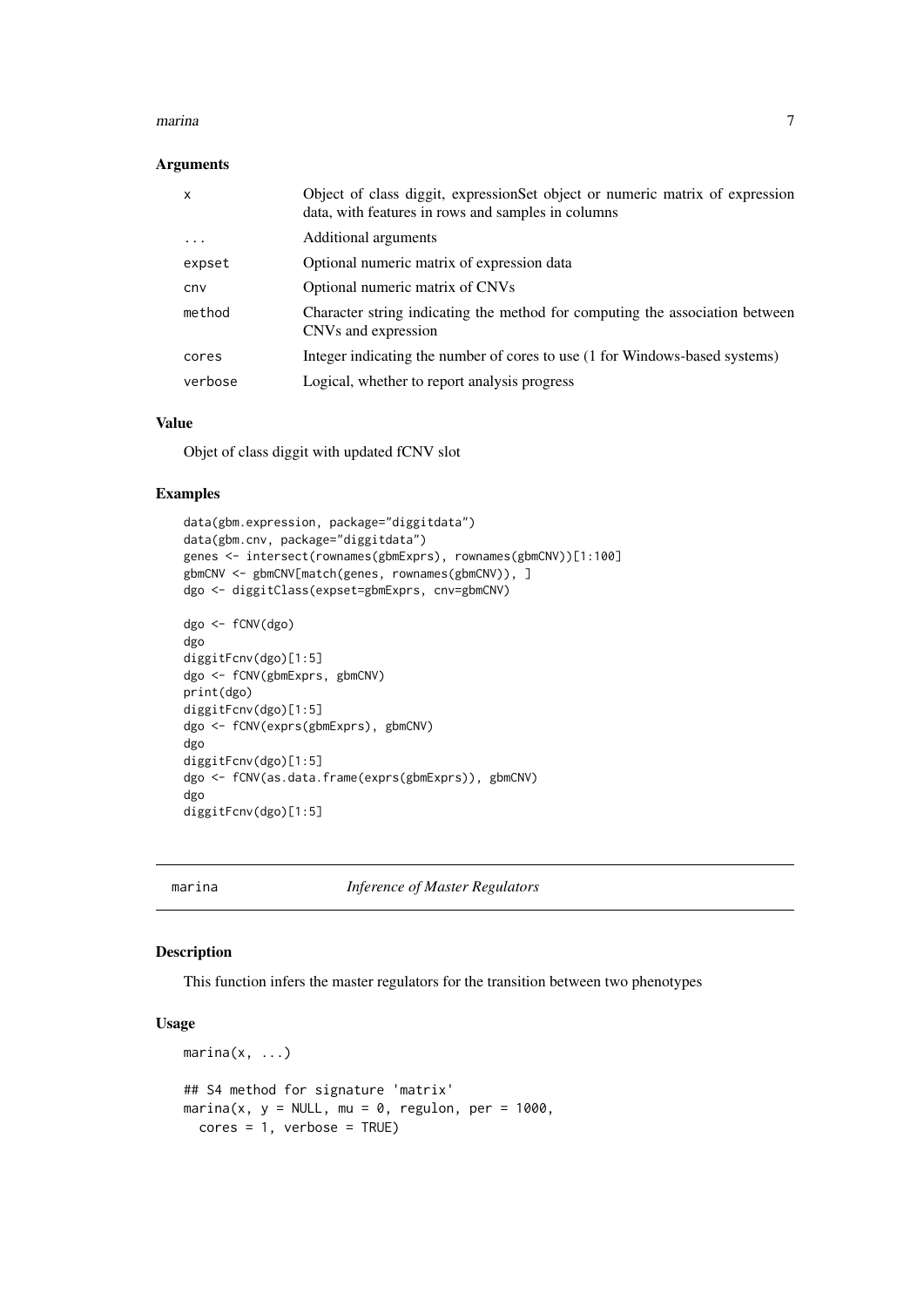```
## S4 method for signature 'ExpressionSet'
marina(x, pheno = "cond", group1, group2 = NULL,mu = 0, regulon, per = 1000, cores = 1, verbose = TRUE)
## S4 method for signature 'diggit'
marina(x, pheno, group1, group2 = NULL, mu = 0,
 regulon = NULL, per = 1000, cores = 1, verbose = TRUE)
```
## Arguments

| $\mathsf{x}$ | Object of class diggit, expressionSet object or numerical matrix containing the<br>test samples     |
|--------------|-----------------------------------------------------------------------------------------------------|
| $\ddotsc$    | Additional arguments                                                                                |
| У            | Numerical matrix containing the control samples                                                     |
| mu           | Number indicating the control mean when y is ommited                                                |
| regulon      | Transcriptional interactome                                                                         |
| per          | Interger indicating the number of permutations to compute the marina null model                     |
| cores        | Integer indicating the number of cores to use (1 for Windows-based systems)                         |
| verbose      | Logical, whether progress should be reported                                                        |
| pheno        | Character string indicating the phenotype data to use                                               |
| group1       | Vector of character strings indicating the category from phenotype pheno to use<br>as test group    |
| group2       | Vector of character strings indicating the category from phenotype pheno to use<br>as control group |

#### Value

Updated diggit object with Master Regulator results

## Examples

```
cores \leq 3*(Sys.info()[1] != "Windows")+1
data(gbm.expression, package="diggitdata")
data(gbm.aracne, package="diggitdata")
eset <- exprs(gbmExprs)
samples <- pData(gbmExprs)[["subtype"]]
x <- eset[, samples=="MES"]
y <- eset[, samples=="PN"]
dgo <- marina(x, y, regulon=gbmTFregulon, per=100, cores=cores)
dgo
diggitMR(dgo)[1:5]
dgo <- marina(gbmExprs, pheno="subtype", group1="MES", group2="PN", regulon=gbmTFregulon, per=100, cores=cores)
dgo
diggitMR(dgo)[1:5]
x <- diggitClass(expset=gbmExprs, regulon=gbmTFregulon)
dgo <- marina(x, pheno="subtype", group1="MES", group2="PN", per=100, cores=cores)
dgo
diggitMR(dgo)[1:5]
```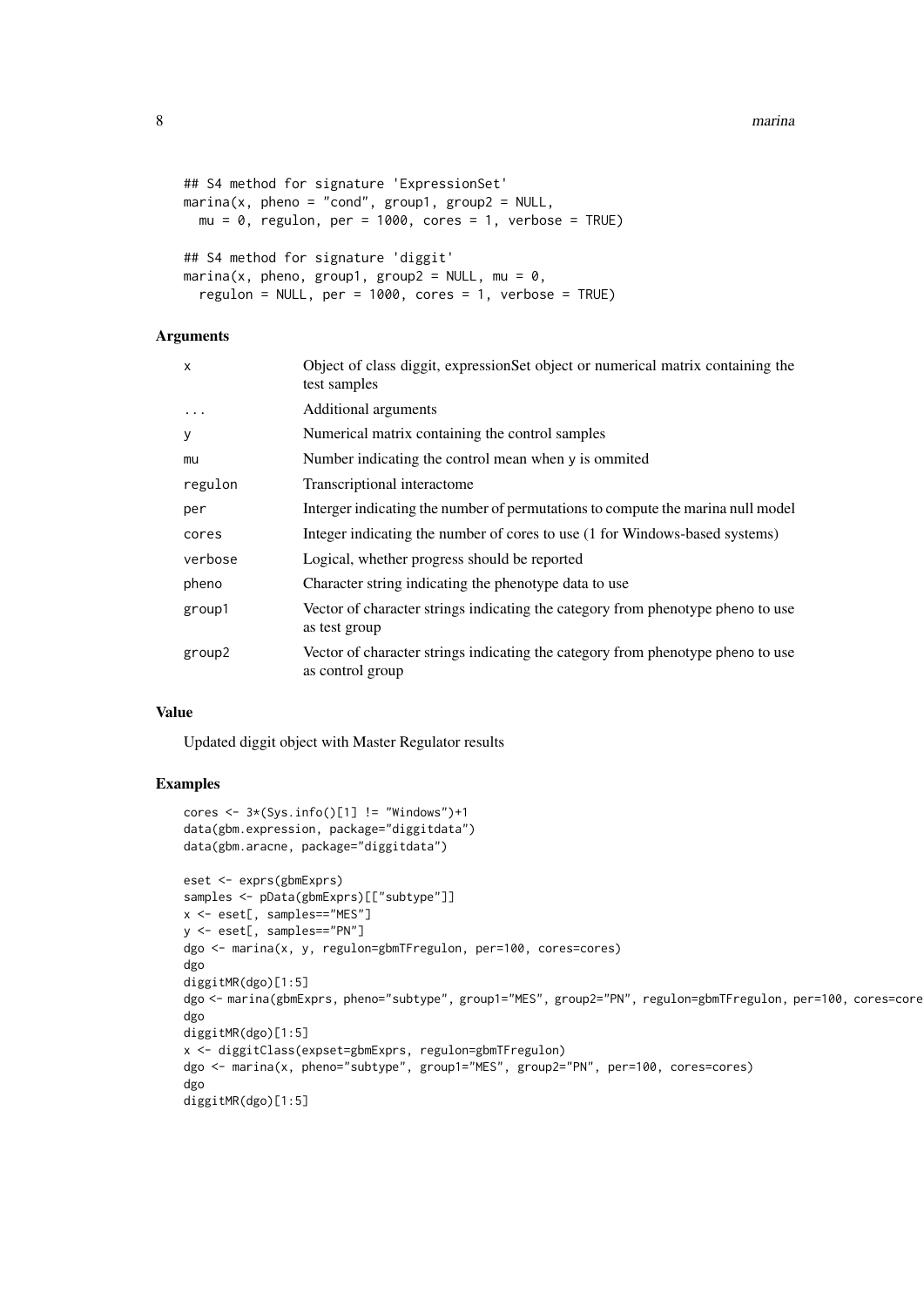<span id="page-8-0"></span>

## Description

This function estimates the mutual information between x and y given both are numeric vectors, between the columns of x if it is a numeric matrix, or between the columns of x and y if both are numeric matrixes

## Usage

```
mutualInfo(x, y = NULL, per = 0, pairwise = FALSE, bw = 100,
  cores = 1, verbose = TRUE)
```
## Arguments

| $\mathsf{x}$ | Numeric vector or matrix                                                                                                   |
|--------------|----------------------------------------------------------------------------------------------------------------------------|
| У            | Optional numeric vector or matrix                                                                                          |
| per          | Integer indicating the number of permutations to compute p-values                                                          |
| pairwise     | Logical, wether columns of x and y should be compared in a pairwise maner. x<br>and y must have the same number of columns |
| bw           | Integer indicating the grid size for integrating the joint probability density                                             |
| cores        | Integer indicating the number of cores to use (1 for Windows-based systems)                                                |
| verbose      | Logical, whether progression bars should be shown                                                                          |

#### Details

This function estimates the mutual information between continuous variables using a fix bandwidth implementation

## Value

Numeric value, vector or matrix of results

## Examples

```
x \leftarrow \text{seq}(0, \text{pi}, \text{length}=100)y <- 5*sin(x)+rnorm(100)
cor.test(x, y)
mutualInfo(x, y, per=100)
```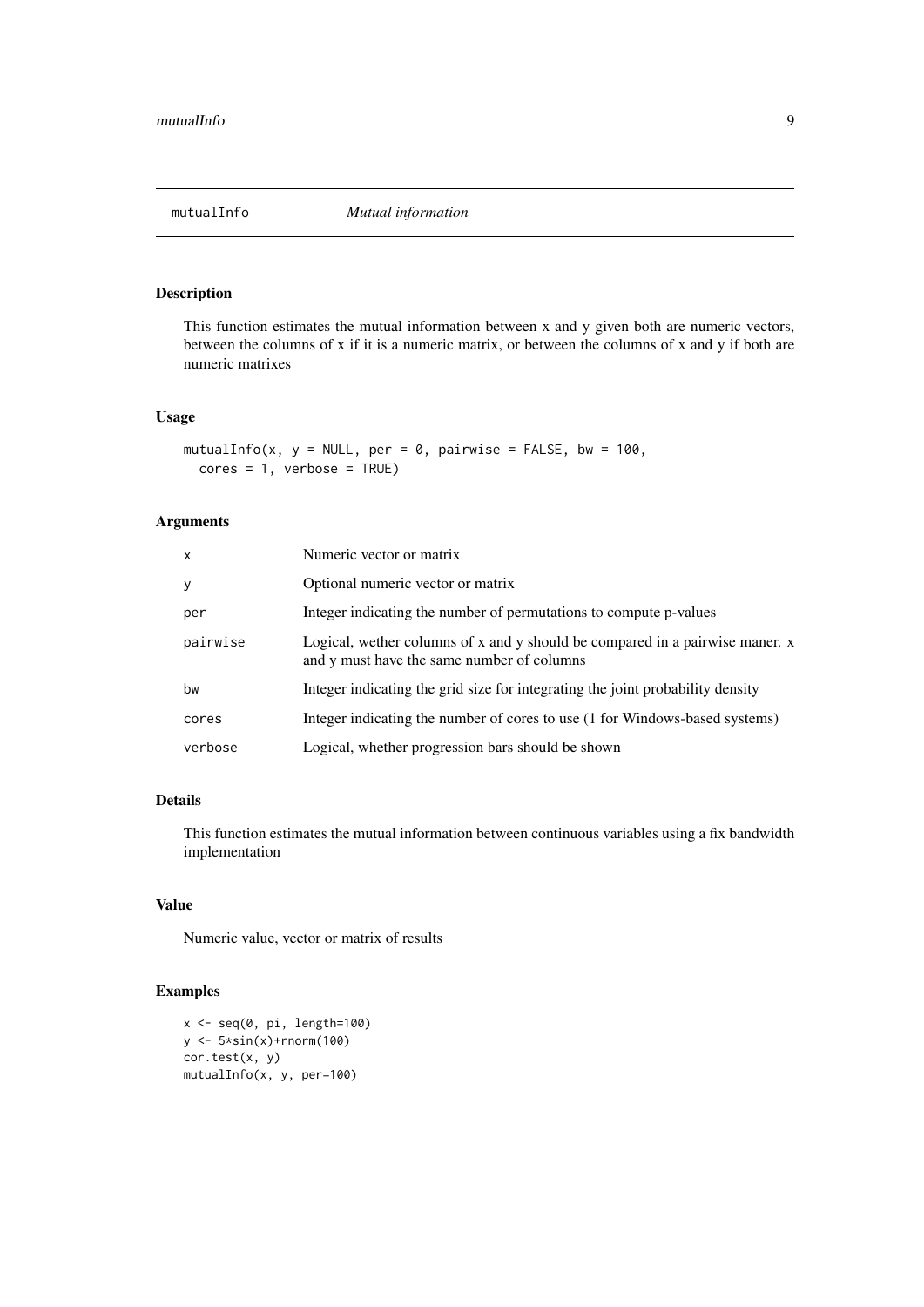<span id="page-9-0"></span>plot,diggit-method *Diggit plot*

## Description

This function generate plots for the diggit conditional analysis

#### Usage

```
## S4 method for signature 'diggit'
plot(x, mr = NULL, cluster = NULL, sub = NULL, ...)
```
## Arguments

| mr<br>cluster<br>Optional vector of cluster names<br>Optional sub-title for the plot<br>sub | x | Diggit class object                                          |
|---------------------------------------------------------------------------------------------|---|--------------------------------------------------------------|
|                                                                                             |   | Optional vector of character strings indicating the MR names |
|                                                                                             |   |                                                              |
|                                                                                             |   |                                                              |
|                                                                                             |   | Additional parameters to pass to the plot function           |

## Value

Nothing, plots are generated in the default output device

## Examples

```
data(gbm.expression, package="diggitdata")
data(gbm.cnv, package="diggitdata")
data(gbm.aracne, package="diggitdata")
dobj <- diggitClass(expset=gbmExprs, cnv=gbmCNV, regulon=gbmTFregulon)
dobj <- fCNV(dobj)
dobj <- aqtl(dobj, mr=c("CEBPD", "STAT3"), fcnv.adjust="fdr", verbose=FALSE)
dobj <- conditional(dobj, pheno="subtype", group1="MES", group2="PN", mr="STAT3", verbose=FALSE)
plot(dobj, cluster="3")
```
print,diggit-method *Basic methods for class diggit*

## <span id="page-9-1"></span>Description

This document lists a series of basic methods for the class diggit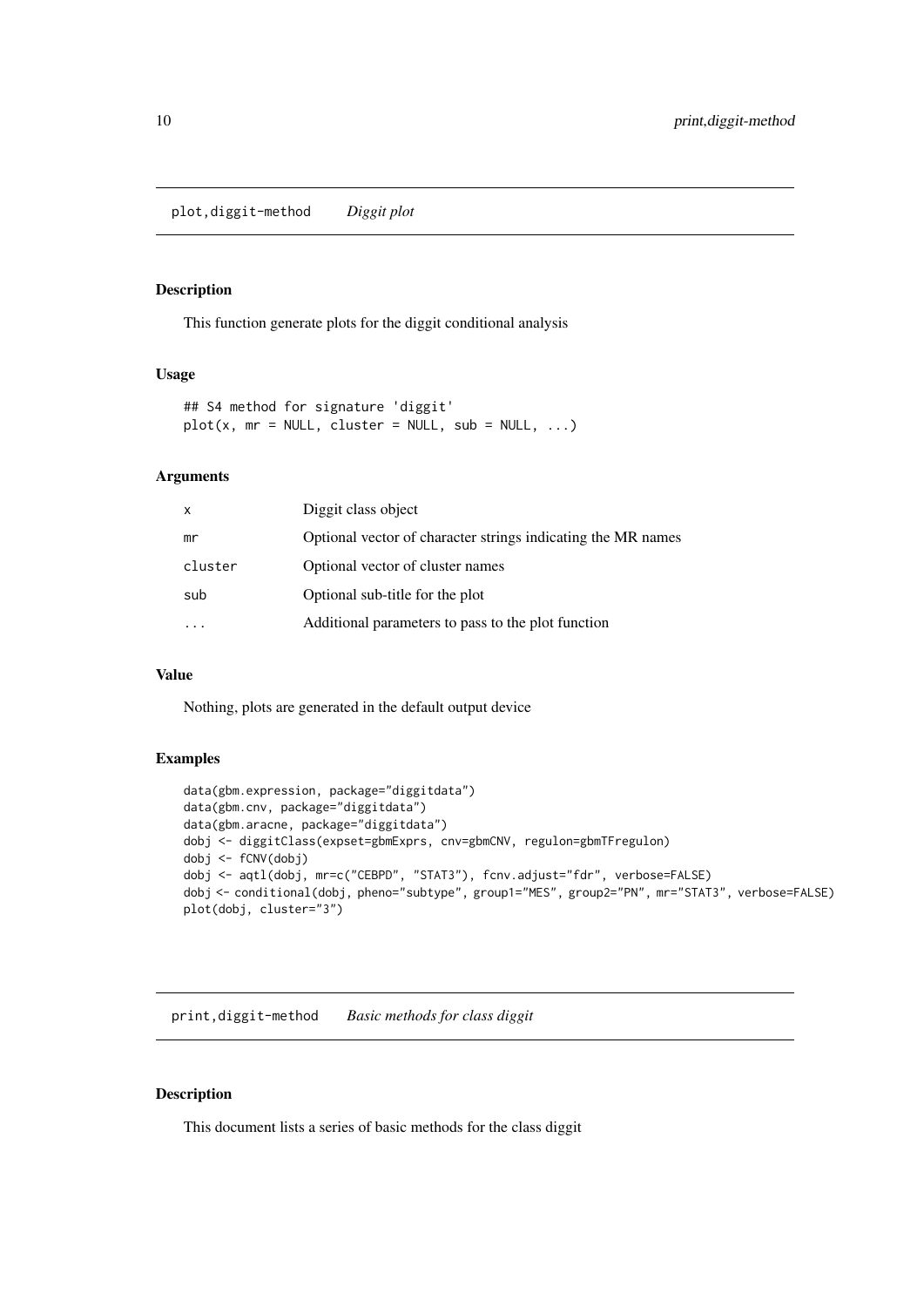#### print,diggit-method 11

#### Usage

```
## S4 method for signature 'diggit'
print(x, pval = 0.05)
## S4 method for signature 'diggit'
show(object)
## S4 method for signature 'diggit'
exprs(object)
## S4 method for signature 'diggit'
diggitCNV(x)
## S4 method for signature 'diggit'
diggitRegulon(x)
## S4 method for signature 'diggit'
diggitMindy(x)
## S4 method for signature 'diggit'
diggitFcnv(x)
## S4 method for signature 'diggit'
diggitMR(x)
## S4 method for signature 'diggit'
diggitViper(x)
## S4 method for signature 'diggit'
diggitAqtl(x)
## S4 method for signature 'diggit'
diggitConditional(x)
## S4 method for signature 'diggit'
summary(object)
## S4 method for signature 'diggit'
head(x, rows = 4, cols = 4)
## S4 method for signature 'diggit'
mindyFiltering(x, mr = 0.01, mr.adjust = c("none", "fdr","bonferroni"))
```

| X      | Object of class diggit                                   |
|--------|----------------------------------------------------------|
| pval   | P-value threshold for the conditional analysis           |
| object | Object of class diggit                                   |
| rows   | Integer indicating the maximum number of rows to show    |
| cols   | Integer indicating the maximum number of columns to show |
|        |                                                          |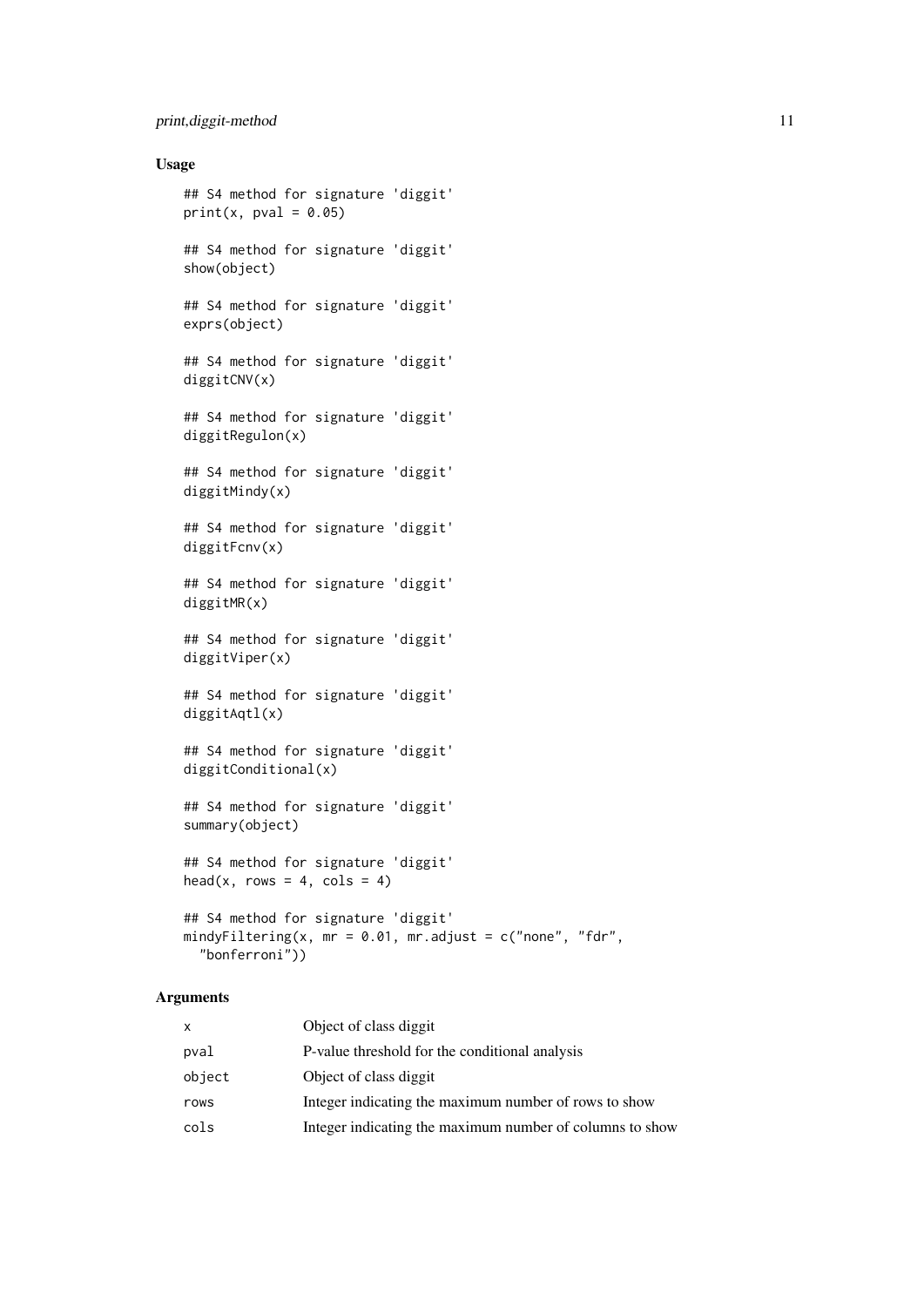| mr        | Either a numerical value between 0 and 1 indicating the p-value threshold for     |
|-----------|-----------------------------------------------------------------------------------|
|           | the Master Regulator (MR) selection, or a vector of character strings listing the |
|           | MRs                                                                               |
| mr.adjust | Character string indicating the multiple hypothesis test correction for the MRs   |

### Value

print returns summary information about the diggit object

show returns summary information about the object of class diggit

exprs returns the ExpressionSet object containing the expression profile data

diggitCNV returns a matrix containing the CNV data

diggitRegulon returns a regulon object containing the transcriptional interactome

diggitMindy returns a regulon object containing the post-translational interactome

diggitFcnv returns a vector of p-values for the F-CNVs

diggitMR returns a vector of master regulators NES

diggitViper returns a matrix of VIPER results

diggitAqtl returns a matrix of aQTLs (p-value)

diggitConditional returns a list containing the conditional analysis results

summary returns the integrated results from the conditional analysis

head returns a list containing a reduced view for an object of class diggit

mindyFiltering returns a diggit class object with CNV and aQTL slots filtered to contain only MINDy post-translational modulators of the MRs

## Examples

```
data(gbm.expression, package="diggitdata")
data(gbm.cnv, package="diggitdata")
data(gbm.aracne, package="diggitdata")
dobj <- diggitClass(expset=gbmExprs, cnv=gbmCNV, regulon=gbmTFregulon)
print(dobj)
show(dobj)
exprs(dobj)
diggitCNV(dobj)[1:3, 1:3]
diggitRegulon(dobj)
diggitMindy(dobj)
diggitFcnv(dobj)
diggitMR(dobj)
diggitViper(dobj)
diggitAqtl(dobj)
diggitConditional(dobj)
head(dobj)
data(gbm.expression, package="diggitdata")
data(gbm.cnv, package="diggitdata")
data(gbm.mindy, package="diggitdata")
dobj <- diggitClass(expset=gbmExprs, cnv=gbmCNV, mindy=gbmMindy)
dobj <- fCNV(dobj)
dobj
dobj <- mindyFiltering(dobj, mr=c("STAT3", "CEBPD"))
dobj
```